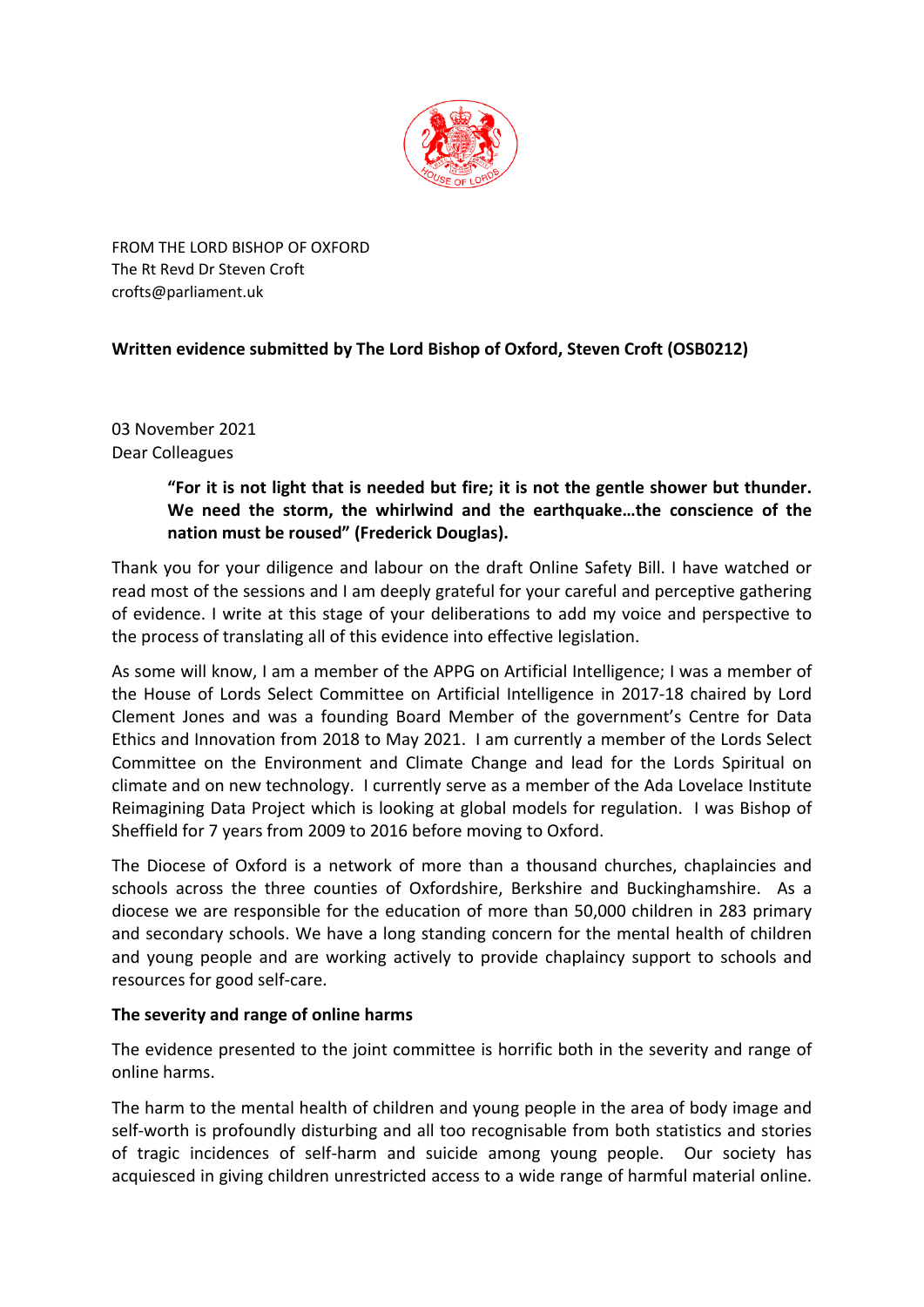I was less familiar with the detail of online financial scams and harms outlined by Martin Lewis and others but it is almost equally disturbing.

The dangers of violent extremism and the role played by social media has been well documented as have the harm those in public life experience daily through corrosive online abuse. I was unaware of the deliberate harm caused to those with epilepsy through deliberate trolling. It is abundantly clear from all of the evidence gathered that all forms of racism, antisemitism and hatred are multiplied through the current misuse of technology. In addition to the harm caused to individuals, the values of our whole society are continually being undermined by unregulated novel technologies, threatening democratic rights and freedoms in the present and the future.

#### **The responsibility of government**

The primary responsibility of government is the protection of all its citizens. Every person is of equal worth. The evidence to the Committee has demonstrated beyond doubt that severe harm is being caused through unregulated technology and social media to children and young people, to minorities on the grounds of ethnicity, gender or religion, and to those in public life.

Technology continues to generate changes without regulation. Jonathan Haidt and Jim Steyer argued on 21<sup>st</sup> October that the effects of social media on the mental health of young women has only been felt sharply since 2012 with a hockey stick effect in the graphs of selfharm and suicide. They argue that the mental health effects of social media use over just the last nine years will be felt for a generation to come. This tidal wave of harm is building and if unchecked will cause untold damage across society in the coming years. I appreciate that the Committee is developing regulation for the United Kingdom only yet the evidence brought has been of harm done across the world by technology which no government has yet been successful in regulating.

The evidence brought to the Committee by Frances Haugen, Sophie Zang and others has given a definitive answer to the question of whether the big tech companies have the will and capacity to self-regulate now or in the future. It is clear that they do not nor is it in their commercial interest to do so. I was able to be present in the Vatican last year when Pope Francis signed the Rome Call for AI Ethics. I have been present in meetings convened by the Archbishop of Canterbury this year with representatives of the technology companies discussing, among other things, online harms. Almost all present as immature in their understanding of themselves, the power they wield and the danger to society their technology presents.

I would encourage the Committee to navigate its revision of the Bill by these three key triangulation points:

- 1. The scale and range of the harms described,
- 2. The primary duty of government to protect all its citizens and especially the vulnerable
- 3. The proven inability of big tech to self-regulate are the three triangulation points by which.

Church House Oxford, Langford Locks, Kidlington, Oxford OX5 1GF Tel: 01865 208222 www.oxford.anglican.org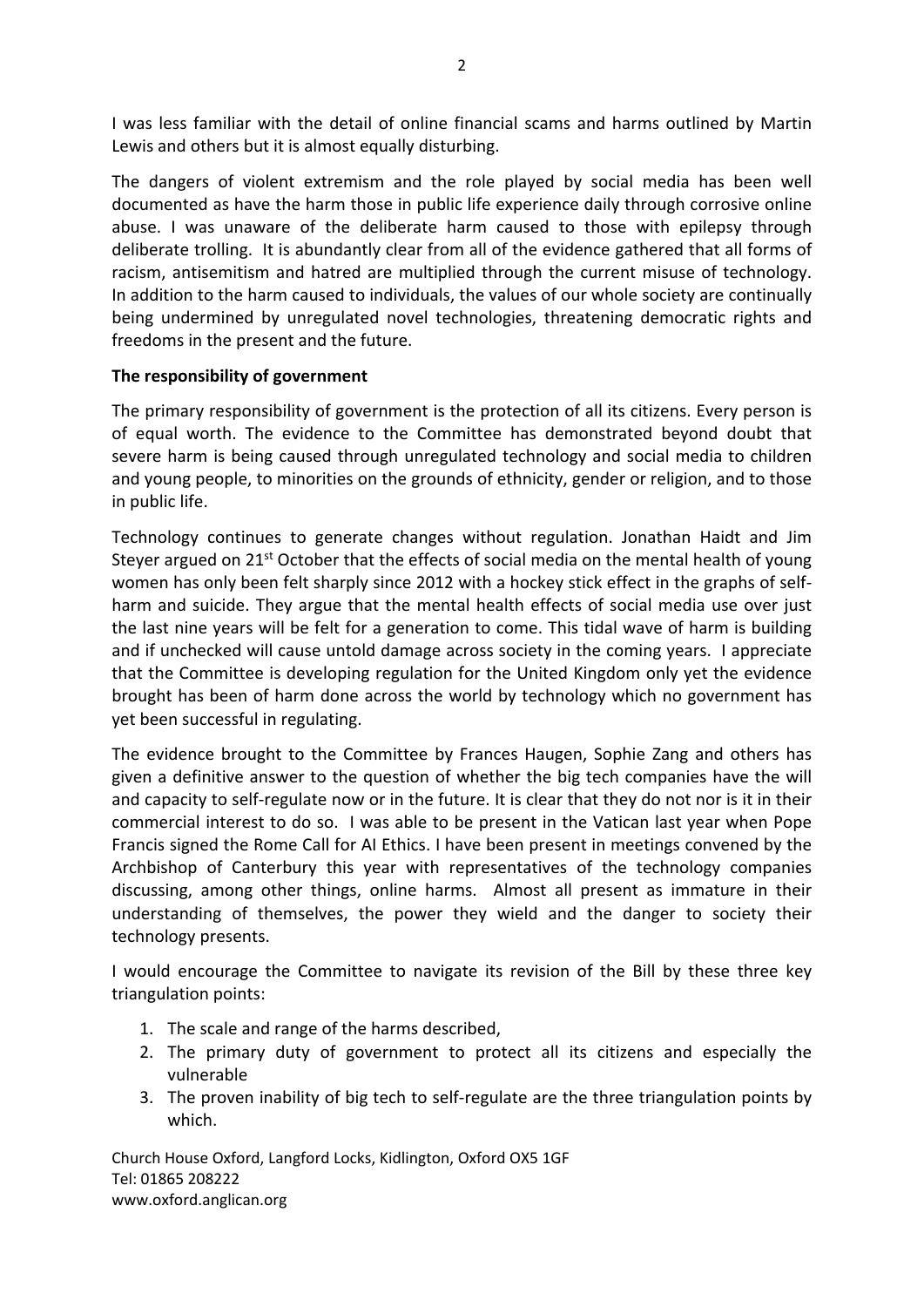#### **The safest place in the world to go online?**

The government's strapline for the online harms legislation at an earlier stage was to make the UK the safest place in the world to go online. I would encourage the Committee to abandon this ambition.

Nowhere in the world can it be said to be safe to go online at present. Nowhere. To be the safest place in an unsafe world does not take us to where we need to be.

I would suggest instead a more modest and reasonable but far reaching goal: for the UK to be the first place in the world where it is safe to be online. Safe not safer should be the goal.

To reach this goal does not require a fresh set of ethics, values or standards. We simply need to take the ethics, values, standards and the vision of a good society which apply in the offline world, which are the basis of our laws, freedoms and democracy and apply them through regulation, laws and standards to the online world.

To be clear, among many other elements this would mean:

- Children should not be exposed to damaging age inappropriate material
- The elderly should not be scammed out of their life savings
- Young women should not be body shamed
- The suicidal should not be targeted with material encouraging self harm
- Footballers should not be subject to racist abuse
- Politicians should not receive scores of messages of hate each week
- The young and vulnerable should not have their data and identity mined for profit
- LGBTI+ people should not be trolled because of their sexual identity

## **The Online Safety Bill**

I am by nature a gradualist. I believe most change occurs slowly and carefully, in stages. By this measure, the present draft of the Online Safety Bill is a significant step forward – but only a step.

I have become convinced over the last year that the steps outlined there are not enough. This is one of these moments when Parliament has the opportunity to draw a line in the sand.

My appeal to the Scrutiny Committee in general terms is to take every opportunity possible to strengthen the legislation. In particular I would encourage you to:

1. **Assert the need for a single overarching duty of care**. The original White Paper proposed a single proportionate approach based on duty of care, and this overarching principle should be clearly articulated on the face of the bill.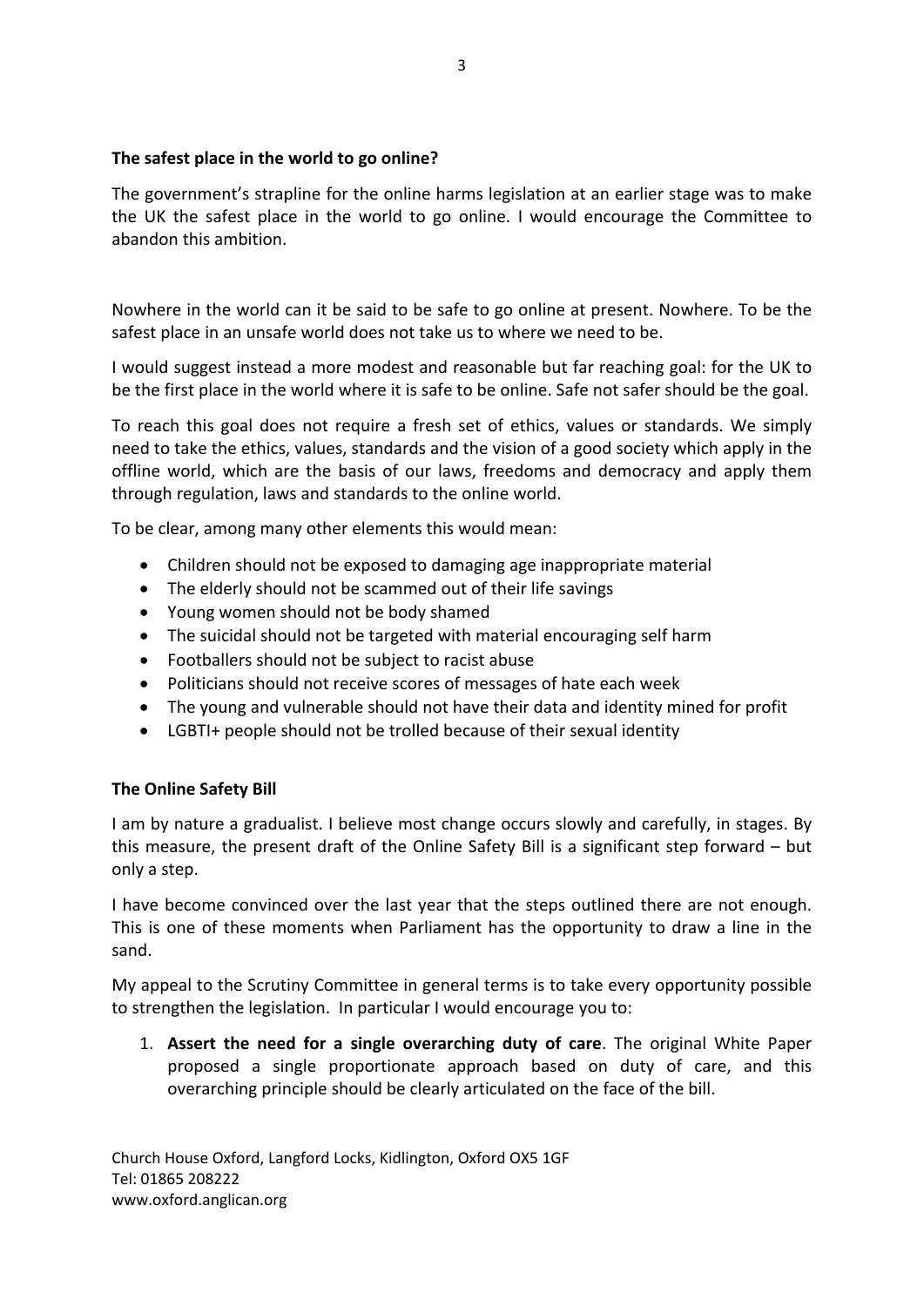- 2. **Ensure the provision of robust and adequate age verification** to mitigate evident harm to children and young people across a wide range of fronts
- 3. **Ensure that harms to society are expressly included in scope**. These harms are not accidental or incidental, let alone unavoidable. They are directly related to specific business models and the active creation of algorithms that propagate and magnify harmful material to boost profit. Business must be accountable for real but additional harms to the whole of society where these arise because of the way an algorithm has been crafted and deployed.
- 4. **Ensure that powers to scrutinise companies use of algorithms – and their effects on users - are adequate**. Given the failure of self-regulation, transparency that is sufficient to ensure effective scrutiny must be compelled by legislation. Evaluation must be both adequate and unambiguously independent. Scrutiny must include harms to individual users, but evaluation must also include broader harms to society.
- 5. **Strengthen the provisions for director liability.** There is clear and accumulating evidence of the ways in which companies have misled, prevaricated, and resisted any reform to date. Therefore, powerful sanctions, albeit of a last resort, are now needed to bring about significant change to operating models that have been enormously personally profitable to directors.
- 6. **Ensure the powers of the Secretary of State are redrawn.** It is crucial to preserving confidence in the independence of any regulator, in this case OCFOM, that it can never be susceptible to arbitrary political interference.
- *7.* **Offer the government guidance on dovetailing**. There are complex questions about what particular harms should be incorporated and what should remain out of scope, and there are legitimate concerns about a proliferating bill. The committee should consider highlighting to government the need and urgency for dovetailing where it judges some harms to be inadequately covered at present but right to remain outside the scope of this specific bill.

#### **In conclusion:**

The way in which humanity learns to live with the power of new technologies will be one of the defining moral questions of the  $21<sup>st</sup>$  Century alongside the challenge of climate change and radical inequalities of wealth.

The Online Safety Bill presents a significant opportunity to arrest the harmful development of new technologies and by that means to enable the immense good which is possible through the wise use of such technology to prevail. As several witnesses have said, it is not

Church House Oxford, Langford Locks, Kidlington, Oxford OX5 1GF Tel: 01865 208222 www.oxford.anglican.org